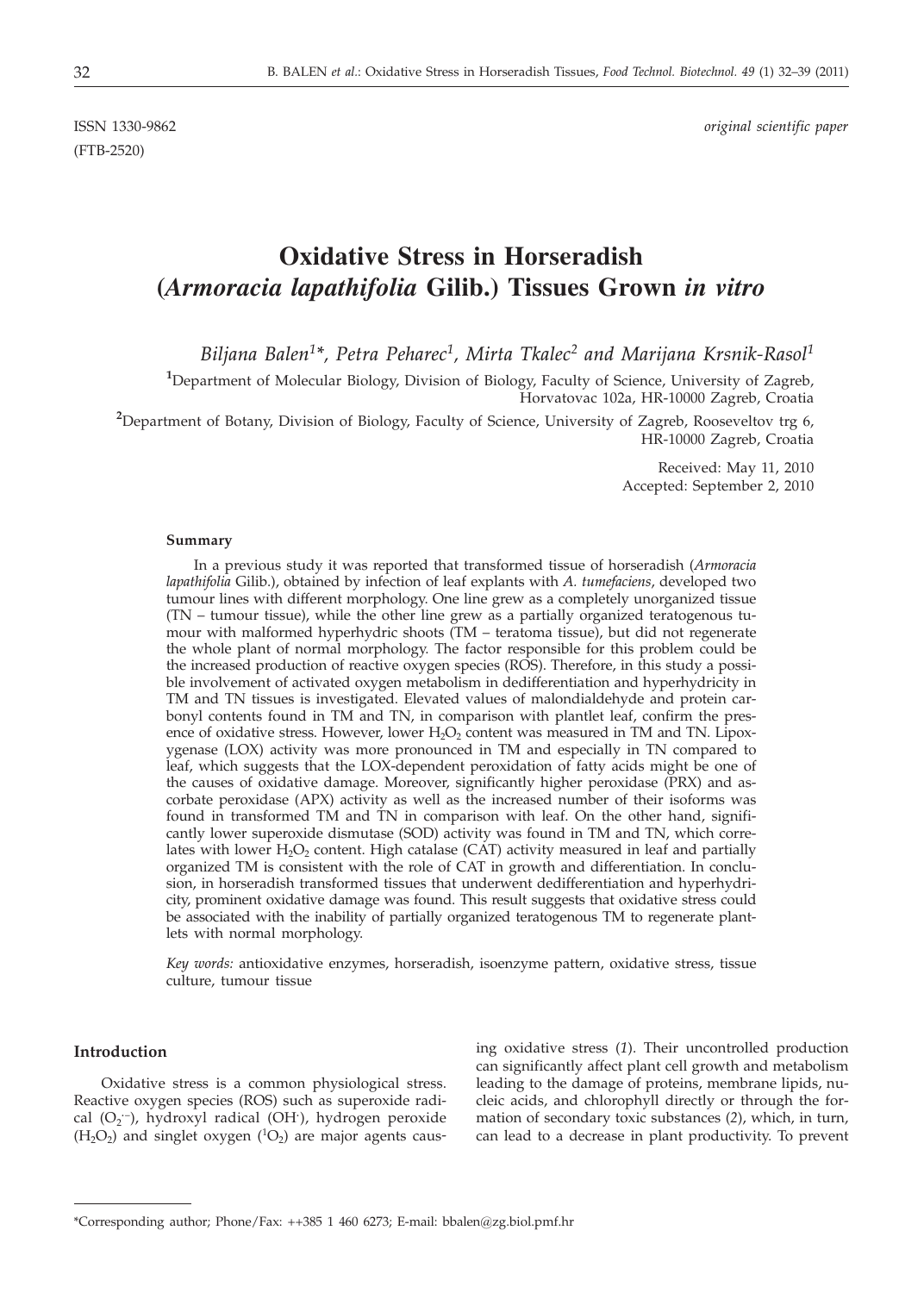the harmful effects of ROS, plants activate antioxidative enzymes such as superoxide dismutase (SOD), catalase (CAT), glutathione reductase (GR), peroxidase (PRX), and ascorbate peroxidase (APX), and stimulate the production of antioxidant molecules including ascorbic acid, glutathione and a-tocopherol, which scavenge ROS (*3*). This integrated system prevents oxidative damage in general, and it is therefore a common component of the response of plants to numerous stresses. It has been shown that artificial environmental conditions of *in vitro* culture may alter oxidative metabolism and predispose tissues to the damaging effects of ROS (*1*). Namely, in plants grown in tissue culture, some of the protective systems against ROS can be disrupted, which is followed by an increased level of these highly reactive molecules (*3*). This is then reflected in alterations of antioxidative enzyme activities and antioxidants (*2,4–6*), and subsequently in altered morphology of plant tissue grown *in vitro* (*7*). Some of the *in vitro* grown plants become abnormal with a translucent aspect due to chlorophyll deficiency and high water content. This phenomenon is called hyperhydricity, which can irreversibly evolve towards the loss of the regenerative ability of the tissue and is also characterized as a juvenilization process (*4*). The excessive water accumulation in plant tissue, the most characteristic symptom of hyperhydricity, can generate aeration stress, which depletes oxygen levels in the cells (*8*) and therefore brings tissues to the near-hypoxia state (*4*). In plants, a deficiency in oxygen dramatically reduces the efficiency of cellular adenosine triphosphate (ATP) production, which has diverse ramifications for cellular metabolism and developmental processes (*9*). The presence of oxidative stress has already been reported in hyperhydric tissues of several plant species (*2,5, 6,10*)*.*

Previously, in an attempt to obtain transformed plants of horseradish (*Armoracia lapathifolia* Gilib.), leaf explants of the plantlets were transformed with a wild strain B6S3 of *Agrobacterium tumefaciens* (*11*). Subcultured on hormone- -free MS medium, transformed tissues continued to grow either as a completely unorganized tissue which never expressed any morphogenic capacity (TN – tumour tissue) or as teratogenous tumour (TM – teratoma tissue) with malformed hyperhydric shoots. TM spontaneously formed unorganized tissue, which subsequently produced new shoots, but never developed roots (*12*). This inability of plant tissues to respond to culture manipulations for the desired outcome severely limits the number of transgenic plants that can be regenerated. The factor responsible for this problem could be the production of ROS, which can cause growth inhibition, cell death, or alter plant metabolic pathways leading to poor regeneration of plants (*1*). Altered metabolism and the stress- -induced morphogenic response are part of a general acclimation strategy, whereby plant growth is redirected to diminish stress exposure (*13*). Biochemical markers of morphogenesis, investigated in our previous study, indicate that horseradish dedifferentiated TM and TN tissues might be exposed to oxidative stress (*14*). Therefore, the objective of the present study is to establish the presence of oxidative stress and to compare the activities of antioxidative enzymes in horseradish normal tissue (leaf)

and dedifferentiated transformed tissues (TM and TN) grown *in vitro*.

## **Materials and Methods**

## *Horseradish tissue culture*

Horseradish plantlets and both transformed tissue lines, tumour (TN) and teratoma (TM), were propagated *in vitro* on a solid Murashige and Skoog (MS) nutrient medium (*15*) containing 8.5 g/L of agar and 30 g/L of glucose without any growth regulator. Culture conditions were: 24 °C, 16-hour light/8-hour dark period and irradiation of 33  $\mu$ mol/(m<sup>2</sup>·s). Tissues were subcultured every three weeks. Twelve days after being transferred to the fresh nutrient medium, tissue explants were used for extract preparation. The transformed character of TN and TM cells had previously been confirmed by testing octopin production and by PCR amplification of a 336- -bp fragment of the *6a* gene from TL-DNA (*12*).

# *Lipid peroxidation, hydrogen peroxide and carbonyl content*

The level of lipid peroxidation was determined according to the modified method of Heath and Packer (*16*). Tissue extracts were prepared by grinding 50 mg of lyophilized tissue in 1.5 mL of 50 mM potassium phosphate buffer, pH=7.0. The homogenates were centrifuged at  $20\,000\times g$  and  $4\,^\circ\text{C}$  for 15 min. A volume of  $400\,\mu\text{L}$  of supernatant was mixed with  $600 \mu L$  of 0.3 % 2-thiobarbituric acid in 10 % trichloroacetic acid (TCA). After heating at 95 °C for 30 min, the mixture was cooled in an ice bath and centrifuged at 10 000×g for 10 min. The absorbance of the supernatant was measured at 532 nm and correction for unspecific turbidity was done by subtracting the absorbance at 600 nm. The content of lipid peroxides was expressed as total 2-thiobarbituric acid reactive metabolites (TBARS), mainly malonyldialdehyde (MDA) per mg of protein using a molar absorption coefficient of  $155$  mM<sup>-1</sup> cm<sup>-1</sup>.

Hydrogen peroxide was extracted by homogenizing 40 mg of fresh tissue in 1 mL of ice-cold acetone (*17*). After centrifugation at 10 000 $\times$ *g* and 4 °C for 10 min, the supernatant was mixed with titanium reagent (Fluka, Darmstadt, Germany) and ammonium solution to precipitate the titanium-hydroperoxide complex. The mixture was centrifuged at 10 000×g and 4 °C for 10 min and the precipitate was dissolved in 2 M  $H_2SO_4$  and then recentrifuged. The absorbance of the supernatant was measured at 415 nm. The amount of  $H_2O_2$  was calculated using a standard curve prepared with known concentrations of  $H_2O_2$  and expressed per g of fresh mass.

For carbonyl quantification, the reaction with 2,4-dinitrophenylhydrazine (DNPH) was used basically as described by Levine *et al.* (*18*). Lyophilized tissue was homogenized in 50 mM potassium phosphate buffer, pH=7.0, as described for LOX activity. After centrifugation at 20 000 $\times$ *g* and 4 °C for 15 min, the supernatants (200  $\mu$ L) were combined with 300 mL of 10 mM DNPH in 2 M HCl. After 1-hour incubation at room temperature, the proteins were precipitated with cold 10 % TCA and the pellets were washed three times with  $500 \mu L$  of ethanol/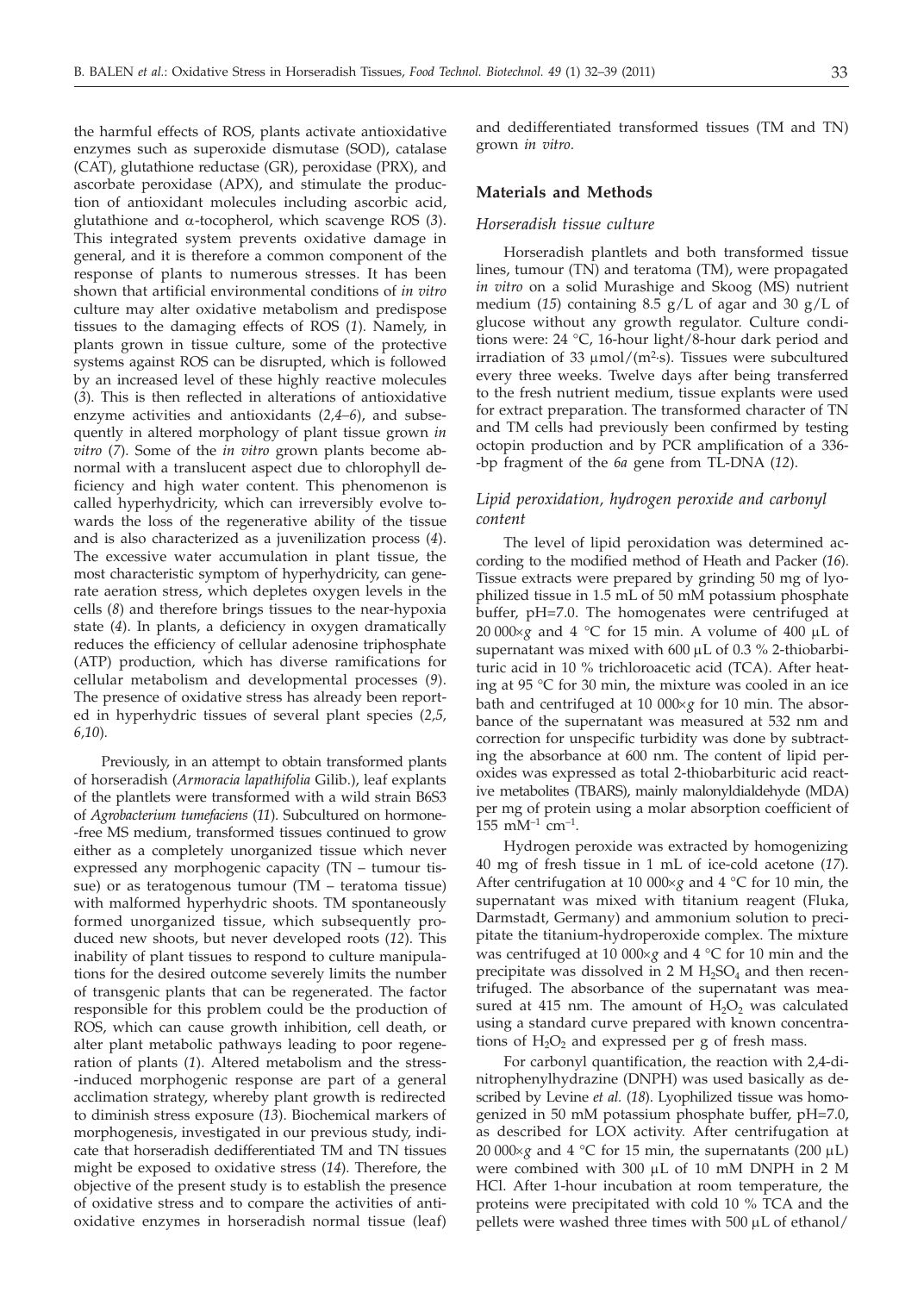ethylacetate (1:1 by volume) to remove excess reagent. The precipitated proteins were finally dissolved in 6 M urea prepared in 20 mM potassium phosphate buffer (pH=2.3) and the absorption at 370 nm was measured. Protein recovery was estimated for each sample by measuring the absorbance at 280 nm. Carbonyl content was calculated using a molar absorption coefficient for aliphatic hydrazones of 22  $mM^{-1}$  cm<sup>-1</sup> and expressed per mg of protein.

### *Assays of enzymatic activities*

Total soluble proteins were extracted by grinding 50 mg of lyophilized tissue in 1.5 mL of 50 mM potassium phosphate buffer, pH=7.0. The buffer used for the extraction of APX was supplemented with 0.5 mM ascorbate. The insoluble polyvinylpyrrolidone (PVP) was added to tissue samples in the proportion of 1:5 (10 mg of PVP to 50 mg of lyophilized tissue) prior to grinding in the mixer mill (MM 200, Retsch, Haan, Germany) for 3 min at 30 Hz. The homogenates were centrifuged at 20 000´*<sup>g</sup>* and 4 °C for 15 min. The supernatants were transferred to the centrifugal filter devices (Centricon®, 10 MWCO, Millipore, Billerica, MA, USA) and centrifuged at 5 000×g and 4 °C for 60 min. The obtained filtrate was centrifuged again for 10 min at 20 000 $\times$ *g* at 4 °C. The supernatant was collected and protein content was determined according to Bradford (*19*) using bovine serum albumin as a standard. The obtained supernatants were used for the following enzyme assays.

LOX (EC 1.13.11.12) activity was determined according to Axelrod *et al.* (*20*). The 1-mL reaction mixture contained 50 mM phosphate buffer (pH=7.0), 0.5 mM linoleic acid, and  $20 \mu L$  of crude extract. Increase in absorbance due to the formation of conjugated diene fatty acid hydroperoxide was recorded at 234 nm  $(\varepsilon=25 \text{ mM}^{-1} \text{ cm}^{-1})$ . The activity was expressed as  $\mu$ mol of product per min per mg of protein.

PRX (EC 1.11.1.7) activity was assayed by monitoring the increase in absorbance at 430 nm due to the oxidation of pyrogallol  $(\varepsilon=2.6 \text{ mM}^{-1} \text{ cm}^{-1})$ , as described by Nakano and Asada (*21*). The reaction mixture consisted of 50 mM potassium phosphate buffer (pH=7.0), 20 mM pyrogallol, 5 mM  $H_2O_2$ , and 20  $\mu$ L of enzyme extract. PRX activity was expressed as µmol of purpurogallin (product of pyrogallol oxidation) per min per mg of protein.

APX (EC 1.11.1.11) activity was measured in the presence and absence of the specific inhibitor *p*-hydroxy mercury benzoic acid (*p*-HMB), which inhibits class I APX (*22*). The activity was determined by the decrease in absorbance at 290 nm  $(\varepsilon=2.8 \text{ mM}^{-1} \text{ cm}^{-1})$ , as described by Nakano and Asada (*21*). The reaction mixture consisted of 50 mM potassium phosphate buffer (pH=7.0), 0.5 mM ascorbate, 10 mM  $H_2O_2$ , and 120  $\mu$ L of enzyme extract. In the inhibition assay the final concentration of *p*-HMB was 0.5 mM. APX activity was expressed as mmol of oxidized ascorbate per min per mg of protein.

CAT (EC 1.11.1.6) activity was assayed by measuring the decrease in absorbance at 240 nm  $(\varepsilon=36 \text{ mM}^{-1})$ cm–1), according to Aebi (*23*). The reaction mixture consisted of 50 mM potassium phosphate buffer (pH=7.0), 20 mM  $H_2O_2$ , and 100 µL of enzyme extract. CAT activity was expressed as  $\mu$ mol of decomposed  $H_2O_2$  per min per mg of protein.

SOD (EC 1.15.1.1) activity was determined by measuring the inhibition of the photochemical reduction of nitroblue tetrazolium (NBT) using the method of Beauchamp and Fridovich (*24*). The reaction mixture was composed of 13 mM methionine, 0.075 mM NBT, 0.1 mM ethylenediaminetetraacetic acid (EDTA), 0.002 mM riboflavin, and different volumes of enzyme extract in 50 mM phosphate buffer (pH=7.8). The mixture was placed in a light box for 14 min. The increase in absorbance due to formazan formation was read at 560 nm. One unit of SOD activity was defined as the amount of enzyme that inhibits the NBT photoreduction by 50 %.

#### *Electrophoretical separation of isoenzymes*

Tissue extracts were analyzed electrophoretically under native conditions using vertical polyacrylamide 10 % (by mass per volume) slab gels with the buffer system of Laemmli (*25*). Approximately equal amounts of proteins, 100 µg per well, were loaded and electrophoresis was performed at 4 °C. For the separation of APX isoenzymes, the running buffer contained 2 mM ascorbate and the gel was prerun for 30 min.

For PRX detection, the gels were equilibrated with 50 mM potassium phosphate buffer (pH=7.0) for 30 min, then incubated in 50 mM potassium phosphate buffer (pH=7.0) containing 20 mM pyrogallol and 4 mM  $H_2O_2$ , until brown bands appeared (*26*).

APX activity was assayed according to Mittler and Zilinskas (*27*). Firstly, the gel was equilibrated with 50 mM potassium phosphate buffer (pH=7.0) and 2 mM ascorbate for a total time of 30 min; the equilibration buffer was changed every 10 min. The gel was subsequently incubated for 20 min in the same buffer containing 4 mM ascorbate and 2 mM  $H_2O_2$ ; in the inhibition assay the final concentration of 0.5 mM *p*-HMB was applied. Prior to gel incubation,  $H_2O_2$  was added to the solution. The gel was briefly washed in 50 mM potassium phosphate buffer (pH=7.0) and incubated in the potassium phosphate buffer (pH=7.8) containing 28 mM N,N,N',N'- -tetramethylethylenediamine (TEMED) and 2.45 mM NBT for 15 min. When achromatic bands appeared, the reaction was stopped by a brief wash with distilled  $H_2O$ .

For CAT detection, the gels were incubated in distilled water for 45 min and then in 0.003  $%$  H<sub>2</sub>O<sub>2</sub> solution for 10 min. The gels were then washed in distilled water and stained in a mixture of  $2\%$  FeCl<sub>3</sub> and  $2\%$  $K_3Fe(CN)_6$  for 10 min (28).

After electrophoresis, a modified photochemical method of Beauchamp and Fridovich (*24*) was used to detect SOD activities on the gels. The gel was soaked in 50 mM potassium phosphate buffer (pH=7.8) containing 2.45 mM NBT for 25 min, and then in the dark in the same buffer containing 28 mM TEMED and 0.028 mM riboflavin for 15 min. The gel was illuminated in the same solution for 10–20 min with gentle agitation to initiate the photochemical reaction. The enzymes appeared as colourless bands on a purple background. Assignment of SOD isoforms was performed by selective inhibition of gels in 2 mM potassium cyanide (inhibition of Cu/Zn-SODs) or 5 mM  $H_2O_2$  (inhibition of Fe-SODs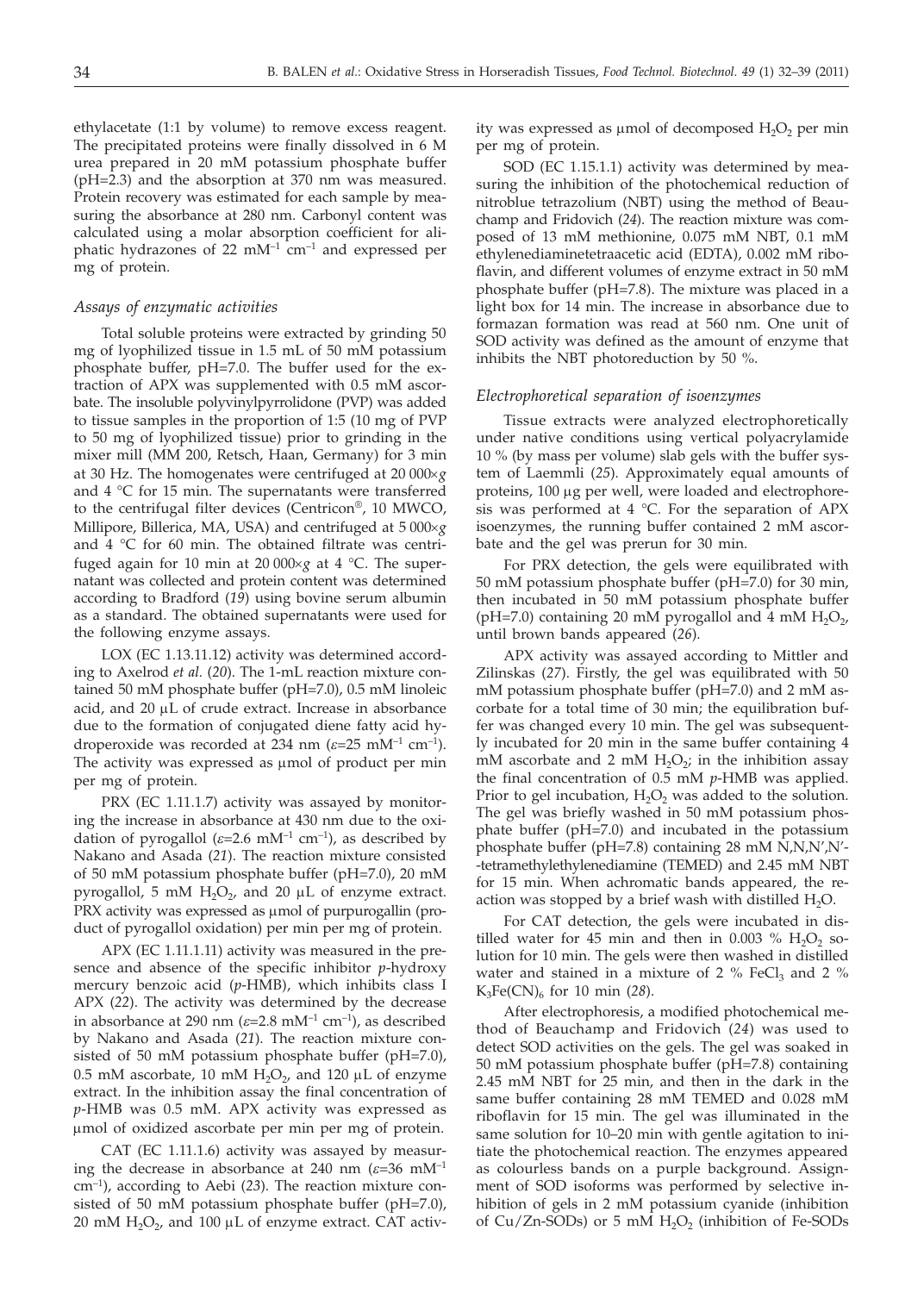and Cu/Zn-SODs) for 30 min before staining for SOD activity.

Gels were scanned using an HP ScanJet 3400C scanner (Hewlett-Packard Company, Palo Alto, CA, USA). The data are representative of two independent experiments.

## *Statistics*

All results were expressed as means of at least six replicates from three experiments followed by corresponding standard errors. Data were statistically compared by analysis of variance (ANOVA) using the STATISTICA v. 8.1 software package (StatSoft, Inc, Tulsa, OK, USA), and differences between the means were considered statistically significant at p<0.05 by the least significant difference (LSD) test.

# **Results**

# *Lipid peroxidation, hydrogen peroxide and carbonyl content*

The measurement of MDA,  $H_2O_2$ , and protein carbonyl contents as parameters of oxidative stress showed significant differences among different horseradish tissues. MDA and carbonyl content were significantly higher in TM and TN in comparison with the leaf (Table 1). Interestingly, the  $H_2O_2$  content was the highest in the leaf, while the lowest value was obtained in the TM tissue (Table 1). In parallel with the high content of MDA and carbonyl, LOX activity was significantly elevated in TM and particularly in TN, whereas the leaf had almost three times lower activity than TN (Table 1).

## *Assays of enzymatic activities and isoenzyme pattern*

Analyses of antioxidative enzymes (PRX, APX, SOD and CAT) also demonstrated significant differences in their activities among the analyzed horseradish tissues. In comparison with leaf, TM and TN exhibited significantly higher PRX activity, which was the highest in TN tumour (Fig. 1a). In total, five isoperoxidases were resolved on the gel and marked as P1–P4 according to their rising mobility towards the anode (Fig. 1b). In-gel PRX activity was in accordance with the spectrophotometrically obtained results; while leaf exhibited only 3 faint PRX isoforms (P1, P2 and P4), increased number of isoenzymes was noticed in TM (five; P1–P5) and TN (four; P1, P3–P5) with strong staining intensity (Fig. 1b).

In the absence of *p*-HMB inhibitor, TM and TN exhibited significantly higher APX activity than the leaf



**Fig. 1.** PRX activity in horseradish tissues: a) values are mean± S.E. based on six replicates. Bars with different letters are significantly different according to LSD test at p<0.05; b) isoenzyme pattern of PRX in horseradish tissues. Equal amounts of proteins (50  $\mu$ g) were loaded on the gel. L – leaf, TM – teratoma tissue, TN – tumour tissue

(Fig. 2a). The inhibition assay revealed significantly higher activity of *p*-HMB-insensitive class III APX in TM in comparison with leaf, while the highest value was obtained in TN. The higher activity of *p*-HMB-sensitive class I APX was again obtained in TM and TN; the ratios between different tissues were similar to those obtained without an inhibitor (Fig. 2a). Native polyacrylamide gel electrophoresis separated ten ascorbate isoperoxidases. They were marked as APX1–APX10 (Fig. 2b). Isoform APX6 was present in all investigated tissues. APX7 band was present only in the leaf extract, while APX5 isoform

Table 1. Differences in H<sub>2</sub>O<sub>2</sub>, MDA and protein carbonyl content, and LOX activity in horseradish leaf (L), teratoma tissue (TM) and tumour tissue (TN)

|    |                                       | In protein             |                             |                                    |
|----|---------------------------------------|------------------------|-----------------------------|------------------------------------|
|    | $H_2O_2$ content in fm<br>$\mu$ mol/g | MDA content<br>nmol/mg | Carbonyl content<br>nmol/mg | LOX activity<br>$\mu$ mol/(min·mg) |
|    |                                       |                        |                             |                                    |
|    | $(78.96 \pm 2.78)^a$                  | $(4.94\pm0.25)^{b}$    | $(399.19 \pm 20.23)^c$      | $(0.024 \pm 0.002)^c$              |
| TM | $(0.061 \pm 0.02)^c$                  | $(7.24 \pm 0.21)^a$    | $(587.98 \pm 44.20)^b$      | $(0.042 \pm 0.003)^{b}$            |
| TN | $(10.74 \pm 1.28)^{b}$                | $(7.50 \pm 0.54)^a$    | $(693.56 \pm 30.14)^a$      | $(0.067 \pm 0.004)^a$              |

Means±S.E., N=6; values marked with different letters are significantly different according to LSD test at p<0.05; fm=fresh mass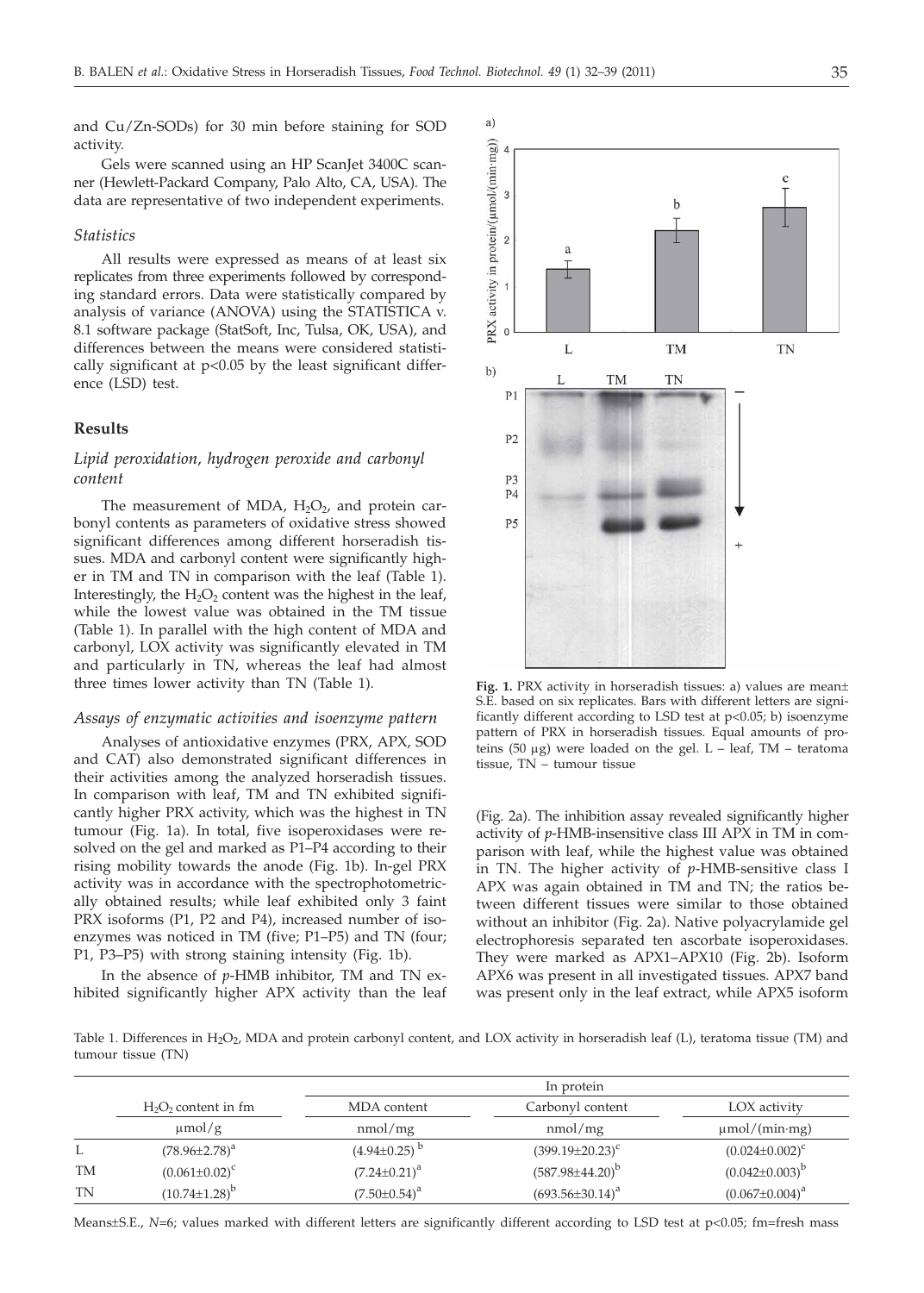

**Fig. 2.** APX activity in horseradish tissues: a) values are mean± S.E. based on six replicates. Bars with different letters are significantly different according to LSD test at p<0.05; b) isoenzyme pattern of APX in horseradish tissues; c) isoenzyme pattern of APX in horseradish tissues after inhibition assay with 0.5 mM *p*-HMB. Present APX isoforms are marked with black letters (APX) and missing isoforms are marked with grey letters (APX). Equal amounts of proteins (50  $\mu$ g) were loaded on the gel. L leaf, TM – teratoma tissue, TN – tumour tissue

was characteristic for TN. TM and TN tissues exhibited common isoforms of APX3, APX4 and APX8–10, although the staining of APX3 and APX4 was stronger in TN tissue. In the *p*-HMB inhibition assay, APX1, APX2, APX7 and APX10 (class I APX) isoforms were missing, whereas the staining intensity of APX3 and APX4 bands was weaker (Fig. 2c) in comparison with the intensity without inhibitor in TN tissue (Fig. 2b).

The highest SOD activity was obtained in the leaf extract, while both TM and TN had significantly lower values (Fig. 3a). Five SOD isoenzymes were separated electrophoretically and marked as SOD1–SOD5 (Fig. 3b). Isoforms SOD2 and SOD3 were detected in all tissues. SOD4 and SOD5 isoenzymes were revealed only in the leaf while SOD1 isoform was characteristic for transformed tissues (TM and TN). SOD inhibitors were applied to allow the identification of Mn-SOD, Fe-SOD, and Cu/Zn-SOD isoenzymes. Incubation of gels in 3 mM potassium cyanide or  $5 \text{ mM } H_2O_2$  before staining for SOD activity identified isoenzymes SOD2 and SOD3 as Mn-SOD (no inhibition by KCN and  $H_2O_2$ ), isoenzymes SOD4 and SOD5 as Cu/Zn-SOD (inhibition by both KCN and  $H_2O_2$ ), and SOD1 as Fe-SOD (no inhibition by KCN) (Fig. 3c).

The lowest CAT activity was measured in the TN. Significantly higher value was obtained in TM and especially in leaf, in which CAT activity was five times higher than in the TN (Fig. 4a). Electrophoretic analysis revealed two CAT isoforms whose staining intensities were in accordance with the data obtained by spectrophotometric measurements; CAT1 isoenzyme was common to all horseradish tissues with the highest staining intensity in the leaf extract, while the CAT2 band was detected only in the TM (Fig. 4b).

## **Discussion**

ROS have an important role in the metabolism and development of aerobic organisms and, although they can induce considerable cellular damage, these molecules are also important signalling compounds (*13*). Studies of a diverse range of *in vitro* plant systems have shown that they produce ROS which then may affect the morphogenic responses of cells grown *in vitro* (*7*). Previously, biochemical markers of morphogenesis analyzed by means of peroxidase and phenylalanine-ammonia lyase activity suggested the possible presence of oxidative stress in horseradish partially organized teratoma with hyperhydric shoots (TM) and completely unorganized tumour (TN) tissues (*14*). In this study, the measurements of MDA and protein carbonyl contents showed significantly elevated values in TM and TN, hence confirming the presence of oxidative stress in these tissues. Similar results were obtained in tumour tissue of cactus *M. gracilis* (*6*). Moreover, hyperhydric shoots of *Euphorbia milii* (*5*), *Prunus* (*29*), carnation (*2*) and *M. gracilis* (*6*) also exhibited higher contents of MDA and protein carbonyl, which is in correlation with hyperhydric morphology observed in the shoots of TM. These results suggest that oxidative stress occurs in tissues undergoing dedifferentiation and hyperhydricity, which consequently causes cellular damages in *in vitro* grown tissues. Oxidative damage of membranes leads to a loss of function, and, eventually, to a breakdown in structural integrity, which can subsequently lead to changes in tissue morphology (*1*). Changes in the membrane composition occur by peroxidation of lipids, which results from the enzymatic activity of LOX or from autocatalytic oxidation by activated oxygen species (*4*). Studies of lipid peroxidation in plant tissue cultures demonstrated that toxic aldehydes are produced during culture initiation and throughout routine subculturing (*1*). Moreover, lipid peroxidation has already been associated with early dedifferentiation processes in *Vitis vinifera* (*7*). In our study, LOX activity was significantly more pronounced in partially organized TM, and especially in completely unorganized TN, in comparison with leaf. This result suggests possible involvement of the lipoxygenase-dependent peroxidation of fatty acids in the observed damages and altered morphology.

Surprisingly, lower  $H_2O_2$  content was measured in TM and TN in comparison with leaf, although it is commonly considered that stress conditions promote enhanced production of  $H_2O_2$ . It is well known that  $H_2O_2$ may also serve as a signal for a major developmental process in plants; either inhibition of  $H_2O_2$  production or scavenging it from the system can prevent differentiation events (*30*). In the view of this knowledge, the low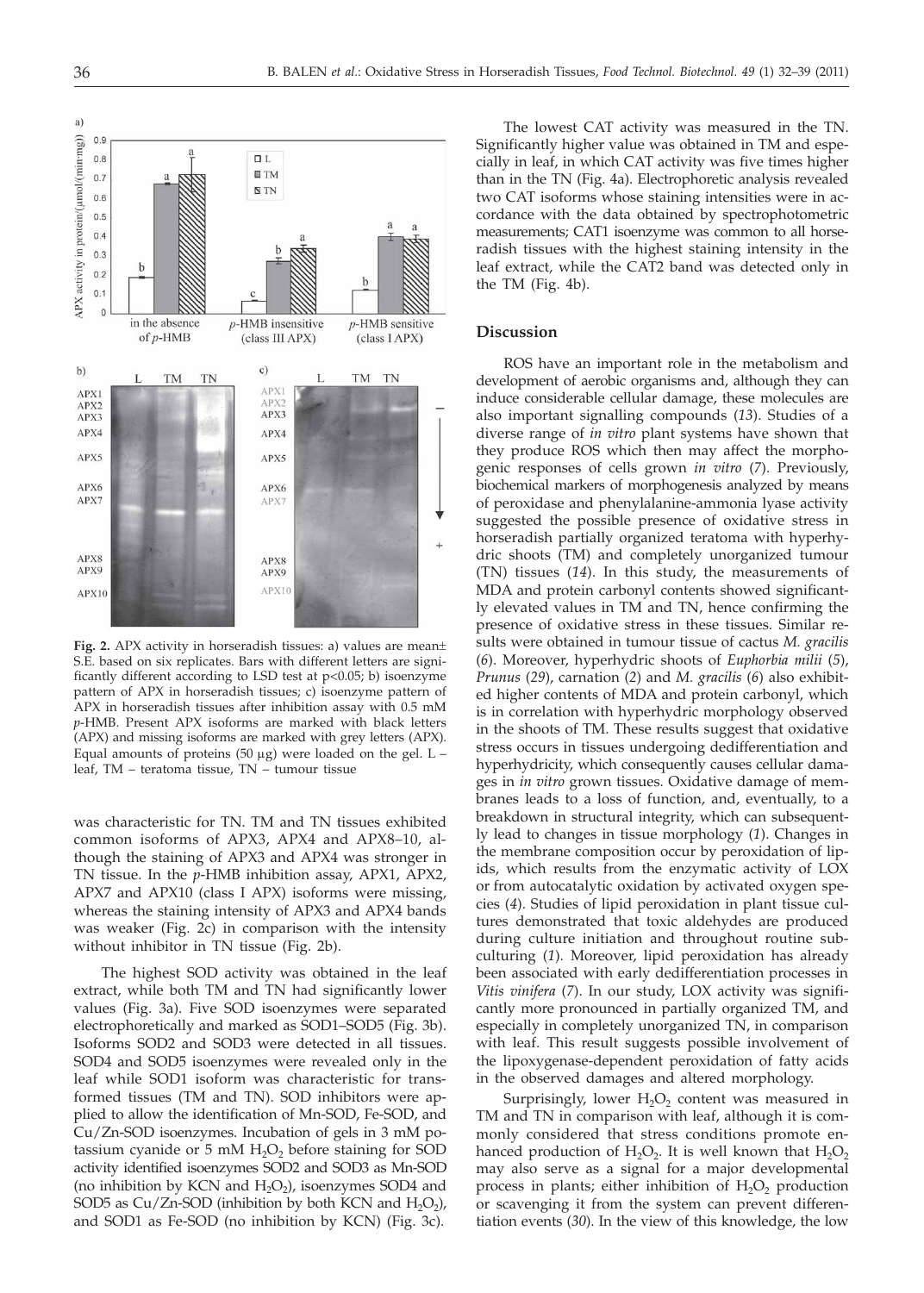

**Fig. 3.** SOD activity in horseradish tissues: a) values are mean±S.E. based on six replicates. Bars with different letters are significantly different according to LSD test at p<0.05; b) isoenzyme pattern of SOD in horseradish tissues. Equal amounts of proteins (50 mg) were loaded on the gel; c) isoenzyme pattern of SOD in horseradish tissues after incubation of gels in 3 mM potassium cyanide or 5 mM  $H_2O_2$  before staining for SOD activity. L – leaf, TM – teratoma tissue, TN – tumour tissue



**Fig. 4.** CAT activity in horseradish tissues: a) values are mean±S.E. based on six replicates. Bars with different letters are significantly different according to LSD test  $p<0.05$ ; b) isoenzyme pattern of CAT in horseradish tissues. Equal amounts of proteins (50 µg) were loaded on the gel.  $L - \text{leaf}$ , TM – teratoma tissue, TN – tumour tissue

 $H<sub>2</sub>O<sub>2</sub>$  content found in transformed horseradish tissues could be correlated with their low level of morphological organization. However, these results should be additionally confirmed by other methods, like chemiluminescence, which has greater sensitivity than absorbance measurements (*31*).

It has been reported that auxins can induce a drastic increase in ROS generation in the cell (*32*). Moreover, auxin and oxidative stress complement each other in common stress responses. It has recently been reported that ROS, in concert with auxin, have a role in cell cycle activation of differentiated leaf cells (*33*) and that moderate oxidative stress may also accelerate cell division entry and affect the activity of the cell cycle machinery in cultured plant cells (*34*). Both horseradish transformed tissues, TM and TN, are hormone autonomous and their rapid cell proliferation is promoted by high concentrations of cytokinin and auxin (*11,12*) due to the expres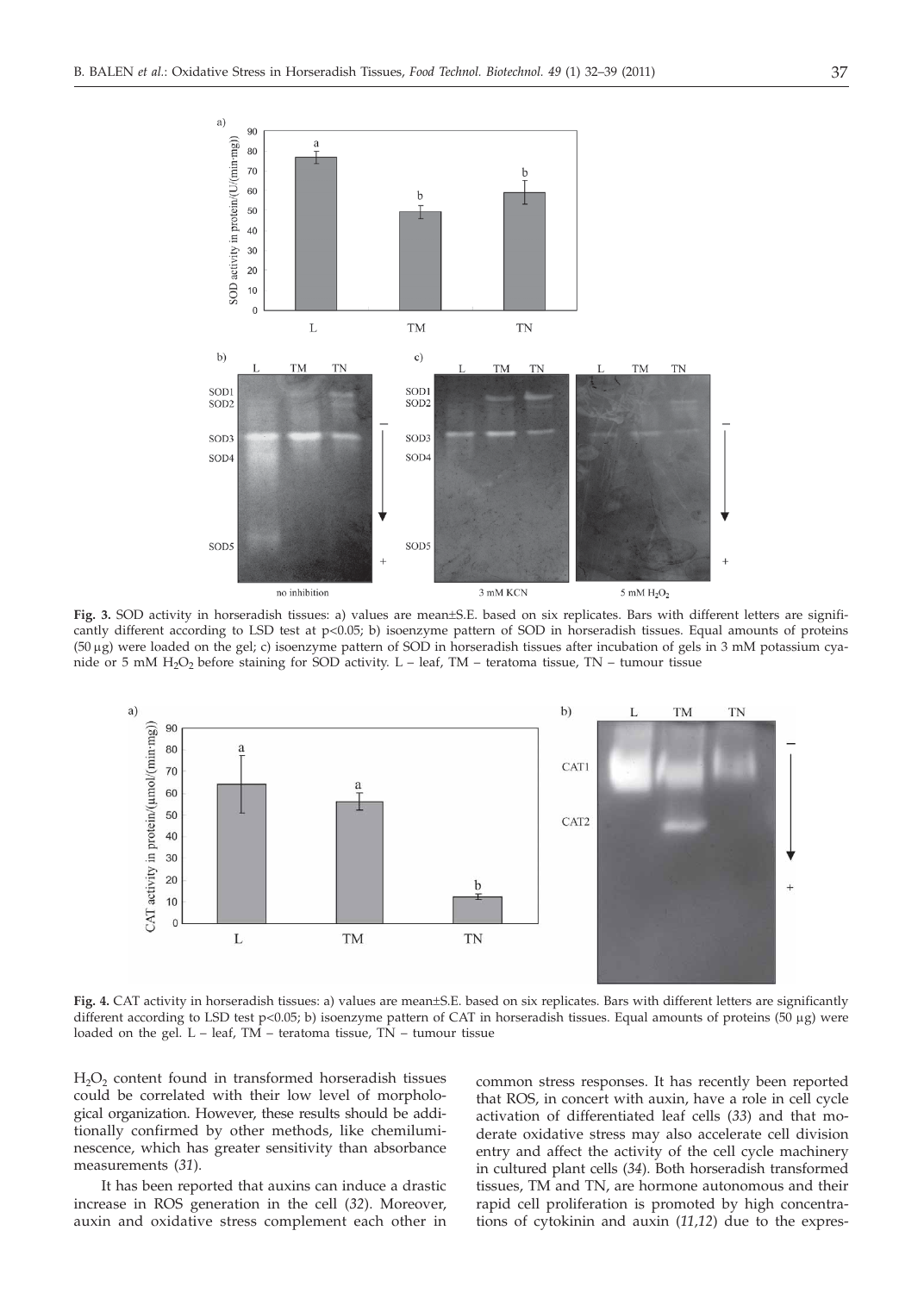sion of the genes present on T-DNA, which direct synthesis of these plant hormones. Among their numerous activities in cells, plant PRXs can act as IAA oxygenases; they catalyze IAA-dependent generation of superoxide radical  $(O_2^-)$  in the absence of  $H_2O_2$  and thus are involved in  $H_2O_2$ -independent mechanism of ROS generation (*35*). Such PRXs have been shown to be an active source of  $O_2^-$ ,  $H_2O_2$  and HO<sup> $\prime$ </sup>, which could cause oxidative damage (*36*). *In vitro* cultivated callus, hairy roots, tumour and teratoma tissues of horseradish have already been reported to exhibit high peroxidase activity in comparison with normal tissue (*14,37*,*38*). In the present paper, significantly higher PRX and APX activity as well as the increased number of their isoforms were found in transformed TM and TN in comparison with horseradish leaf. Therefore, high activity of PRX could be associated with increased ROS generation and appearance of oxidative damage in these tissues. Moreover, the inhibition assay revealed that in the total APX activity the major part belongs to class I APXs, involved in the removal of  $H_2O_2$  in a reaction strictly dependent on ascorbate (22), which is in agreement with low  $H_2O_2$  content in these tissues.

The lowest CAT activity was measured in TN tumour, while both leaf and partially organized TM exhibited similar significantly higher values. Horseradish TN tumour grows as an unorganized tissue which never expresses any morphogenic capacity and it lacks typical cell organization (Peharec *et al.*, unpublished data). CAT is known to play a role in growth and differentiation (*39*) and its high activity has been correlated with the process of differentiation that occurred during shoot or root induction (*40*). Similar results were reported in tissue culture of sugarbeet (*41*), gladiolus (*42*) and *Acanthophyllum sordidum* (*43*), where lower CAT activity was found in non-organogenic callus tissues in comparison with the organized shoots.

The level of SOD activity in our investigation was significantly lower in both transformed tissues (TM and TN) in comparison with the horseradish leaf. Since SOD catalyzes dismutation of O<sub>2</sub><sup>-</sup> to molecular oxygen and  $H_2O_2$ , it is possible that excess superoxide is present in these tissues, although the formation of very destructive hydroxyl (OH<sup>-</sup>) and hydroperoxyl radicals (HO<sub>2</sub>) could not be excluded. Moreover, the results of the SOD activity measurements in different horseradish tissues could be correlated with the obtained  $H_2O_2$  content; the leaf tissue exhibited the highest SOD activity as well as the highest  $H_2O_2$  content, while the lowest values of both SOD and  $H_2O_2$  were obtained in TM tissue.

There is some evidence which indicates that  $O_2$ <sup> $-$ </sup> and OH**·** , both highly toxic oxygen species, are produced by dedifferentiated plant cultures (*1*,*7*). In our study, a prominent oxidative damage was found in horseradish transformed tissues that are undergoing dedifferentiation and hyperhydricity. Possible cause could be due to the increased PRX activity, which can produce  $O_2$ <sup>-</sup> and/or OH<sup>*·*</sup> (35). However, since the LOX-mediated formation of  ${}^{1}O_{2}$ or O<sub>2</sub><sup>-</sup> has also been reported to appear during plant tissue dedifferentiation (*1*,*44*), the other possible cause could be ascribed to the increased LOX activity. Several lines of correlative evidence suggest that LOXs function in the regulation of plant growth and development (*45*,*46*).

#### **Conclusions**

Results obtained in this study confirmed the presence of the prominent oxidative stress in horseradish TM and TN. Increased LOX activity as well as high activity of PRX, found in both transformed tissues, suggest the possible involvement of these enzymes in ROS generation and oxidative damage, which could be linked to hyperhydricity and the loss of tissue organization. These findings indicate that the production of ROS is associated with the inability of partially organized teratogenous TM to regenerate plantlets with normal morphology.

#### *Acknowledgements*

The financial support of this work was provided by the Ministry of Science, Education and Sports of the Republic of Croatia within the project 119-1191196-1200 to M.K.-R.

#### **References**

- *1.* E.E. Benson, Do free radicals have a role in plant tissue culture recalcitrance? (Special Symposium: *In Vitro* Plant Recalcitrance), *In Vitro Cell. Dev. Biol.–Plant, 36* (2000) 163– 170.
- *2.* S. Saher, A. Piqueras, E. Hellin, E. Olmos, Hyperhydricity in micropropagated carnation shoots: The role of oxidative stress, *Physiol. Plant. 120* (2004) 152–161.
- *3.* A.C. Cassells, R.F. Curry, Oxidative stress and physiological, epigenetic and genetic variability in plant tissue culture: Implications for micropropagators and genetic engineers, *Plant Cell Tiss. Org. Cult. 64* (2001) 145–157.
- *4.* T. Franck, C. Kevers, T. Gaspar, J. Dommes, C. Deby, R. Greimers *et al.*, Hyperhydricity of *Prunus avium* shoots cultured on gelrite: A controlled stress response, *Plant Physiol. Biochem. 42* (2004) 519–527.
- *5.* Y.H. Dewir, D. Chakrabarty, M.B. Ali, E.J. Hahn, K.Y. Paek, Lipid peroxidation and antioxidant enzyme acitivities of *Euphorbia milii* hyperhydric shoots, *Environ. Exp. Bot. 58* (2006) 93–99.
- 6. B. Balen, M. Tkalec, D. Pavoković, B. Pevalek-Kozlina, M. Krsnik-Rasol, Growth conditions in *in vitro* culture can induce oxidative stress in *Mammillaria gracilis* tissues, *J. Plant Growth Regul. 28* (2009) 36–45.
- *7.* E.E. Benson, K.A. Roubelakis-Angelakis, Oxidative stress in recalcitrant tissue cultures of grapevine, *Free Radic. Biol. Med. 16* (1994) 355–362.
- *8.* M. Ziv: Vitrification: Morphological and Physiological Disorders of *in vitro* Plants. In: *Micropropagation*, P.C. Debergh, E.S. Zimmerman (Eds.), Kluwer, Dordrecht, the Netherlands (1991) pp. 45–69.
- *9.* T. Fukao, J. Bailey-Serres, Plant responses to hypoxia Is survival a balancing act?, *Trends Plant Sci. 9* (2004) 449– 456.
- *10.* C. Kevers, T. Franck, R.J. Strasser, J. Dommes, T. Gaspar, Hyperhydricity of micropropagated shoots: A typically stress induced change of physiological state, *Plant Cell Tiss. Org. Cult. 77* (2004) 181–191.
- *11.* M. Krsnik-Rasol, J. Muraja-Fras: Peroxidase as a Morphogenesis Marker in Horse-Radish Crown Gall Tissue. In: *Plant Peroxidases Biochemistry and Physiology*, K.G. Welinder, S.K. Rasmussen, C. Penel, H. Greppin (Eds.), University of Geneva, Geneva, Switzerland (1993) pp. 423–428.
- 12. T. Peškan, M. Ćurković Perica, M. Krsnik-Rasol, Biochemical characterization of horseradish tumour and teratoma tissues, *Plant Physiol. Biochem. 34* (1996) 385–391.